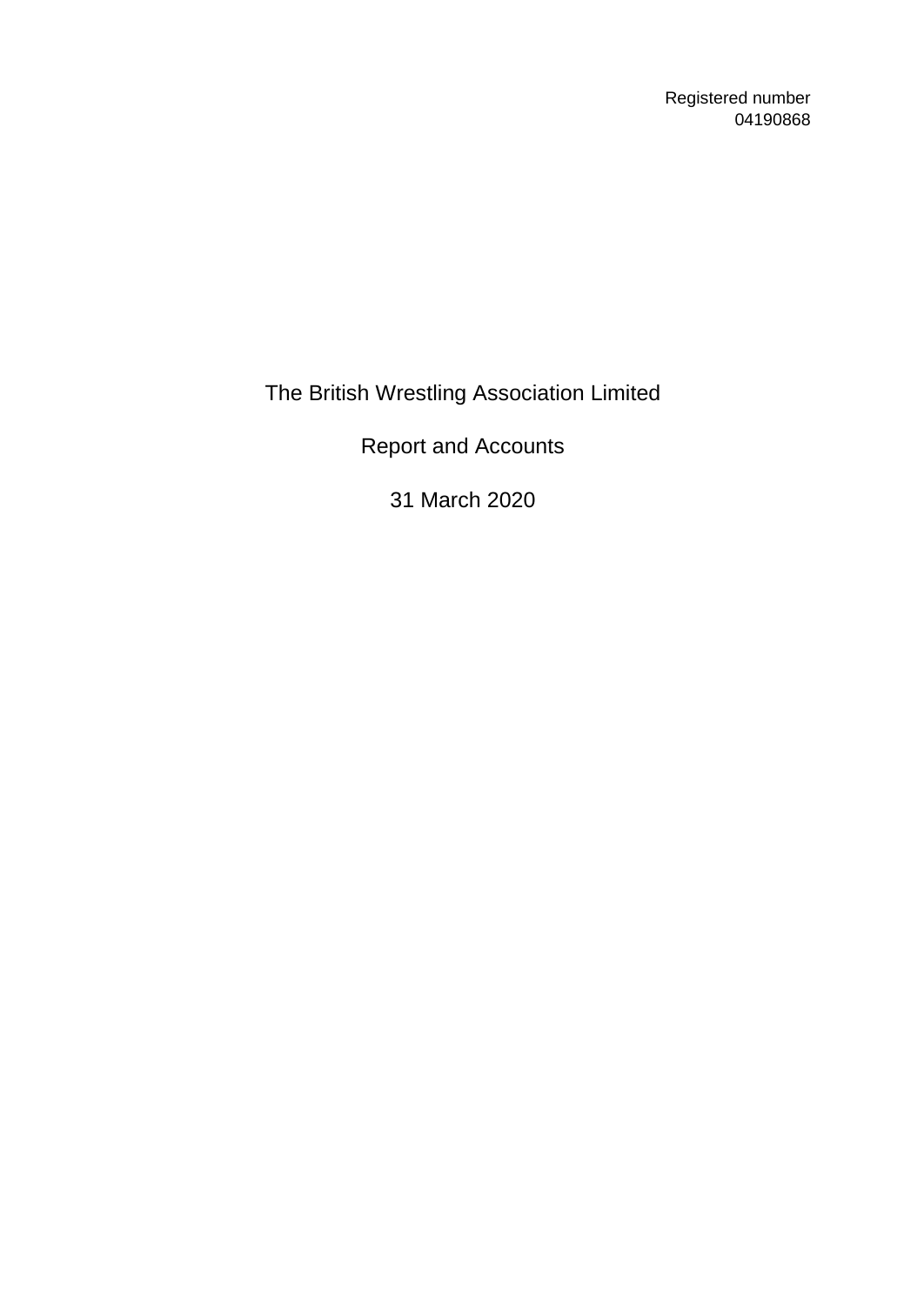## **The British Wrestling Association Limited Registered number: 04190868 Directors' Report**

The directors present their report and accounts for the year ended 31 March 2020.

### **Principal activities**

The company's principal activity during the year continued to be the promotion of wrestling.

### **Directors**

The following persons served as directors during the year:

Daniela Bauch Shaherah Jordan Jeremy Lawson Elizabeth Riley Ian Wiggett Vasile Jornea Anthony Melling Mark Cooper Craig Anthony (appointed 1st September 2019) Jenny Linney (appointed 1st September 2019)

# **Disclosure of information to auditors** ●

Each person who was a director at the time this report was approved confirms that:

- so far as he is aware, there is no relevant audit information of which the company's auditor is unaware; and
- he has taken all the steps that he ought to have taken as a director in order to make himself aware of any relevant audit information and to establish that the company's auditor is aware of that information.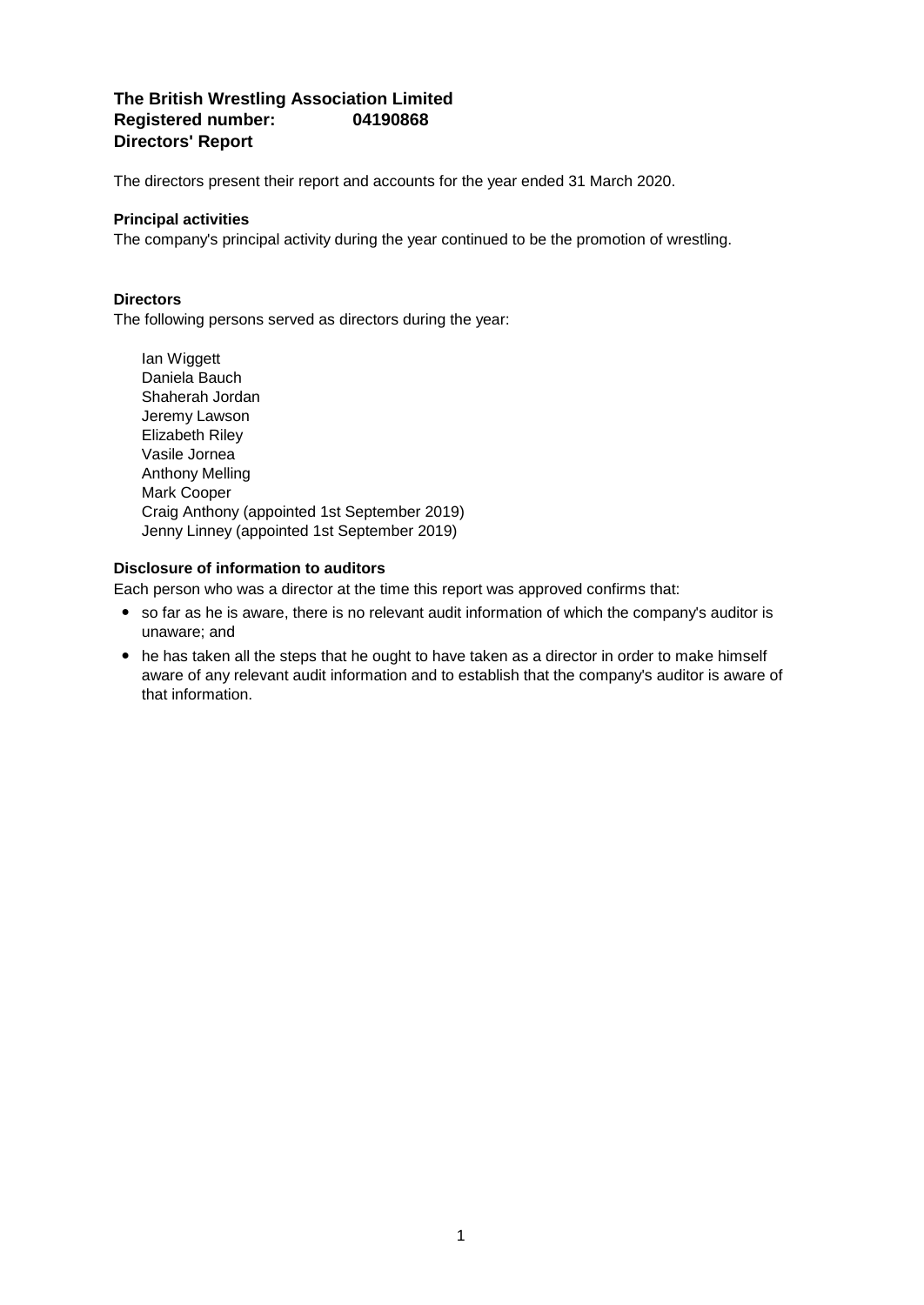## **The British Wrestling Association Limited Registered number: 04190868 Directors' Report**

### **Small company provisions**

This report has been prepared in accordance with the provisions in Part 15 of the Companies Act 2006 applicable to companies subject to the small companies regime.

This report was approved by the board on  $19/09/2020$  and signed on its behalf.

 $\sqrt{2}$ 

Jeremy Lawson Director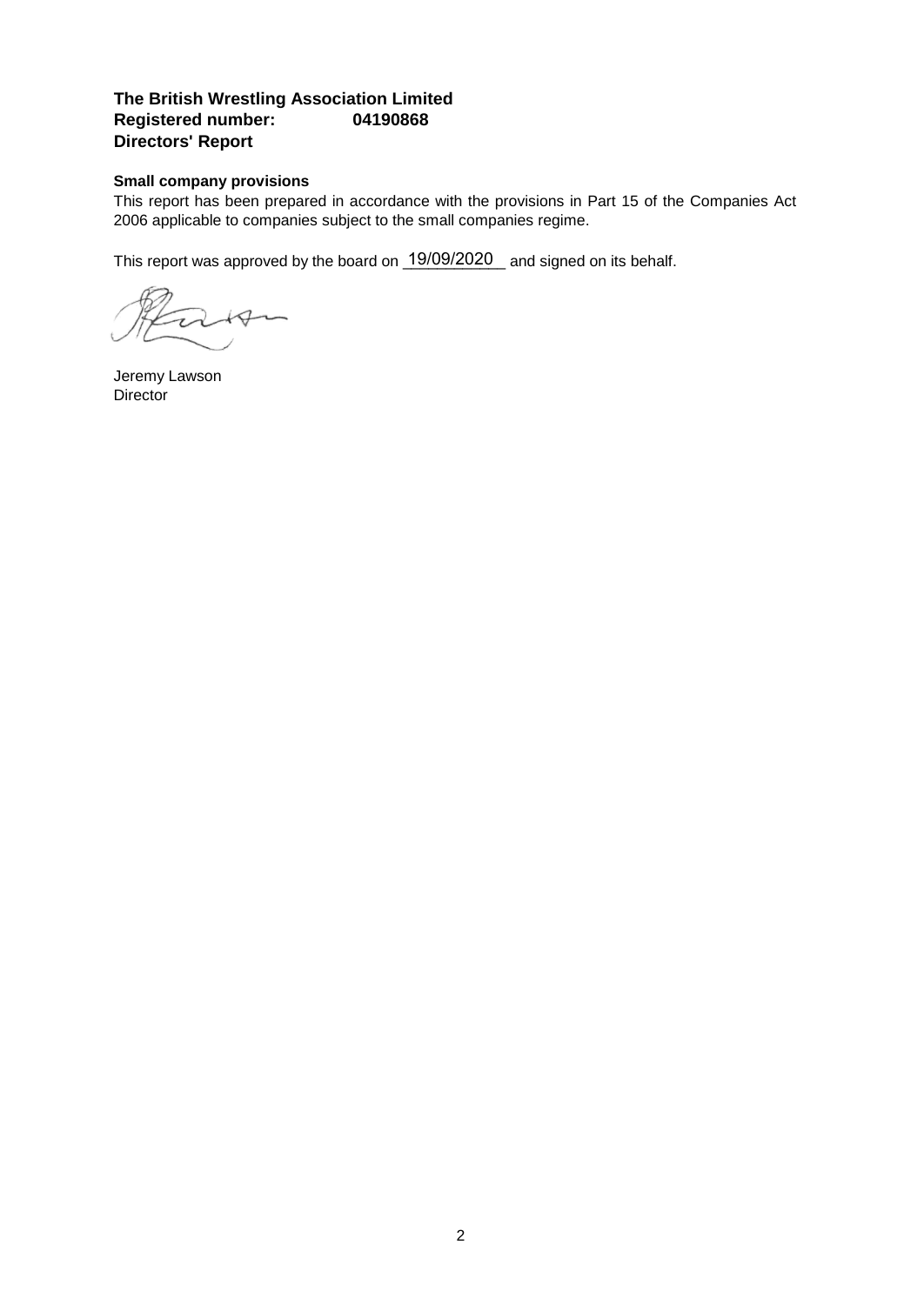## **The British Wrestling Association Limited Statement of Directors' Responsibilities**

The directors are responsible for preparing the report and accounts in accordance with applicable law and regulations.

that period. In preparing these accounts, the directors are required to: Company law requires the directors to prepare accounts for each financial year. Under that law the directors have elected to prepare the accounts in accordance with United Kingdom Generally Accepted Accounting Practice (United Kingdom Accounting Standards and applicable law). Under company law the directors must not approve the accounts unless they are satisfied that they give a true and fair view of the state of affairs of the company and of the profit or loss of the company for

- select s ● select suitable accounting policies and then apply them consistently;
- make judgements and estimates that are reasonable and prudent;
- prepare the accounts on the going concern basis unless it is inappropriate to presume that the company will continue in business.

The directors are responsible for keeping adequate accounting records that are sufficient to show and explain the company's transactions and disclose with reasonable accuracy at any time the financial position of the company and enable them to ensure that the accounts comply with the Companies Act 2006. They are also responsible for safeguarding the assets of the company and hence for taking reasonable steps for the prevention and detection of fraud and other irregularities.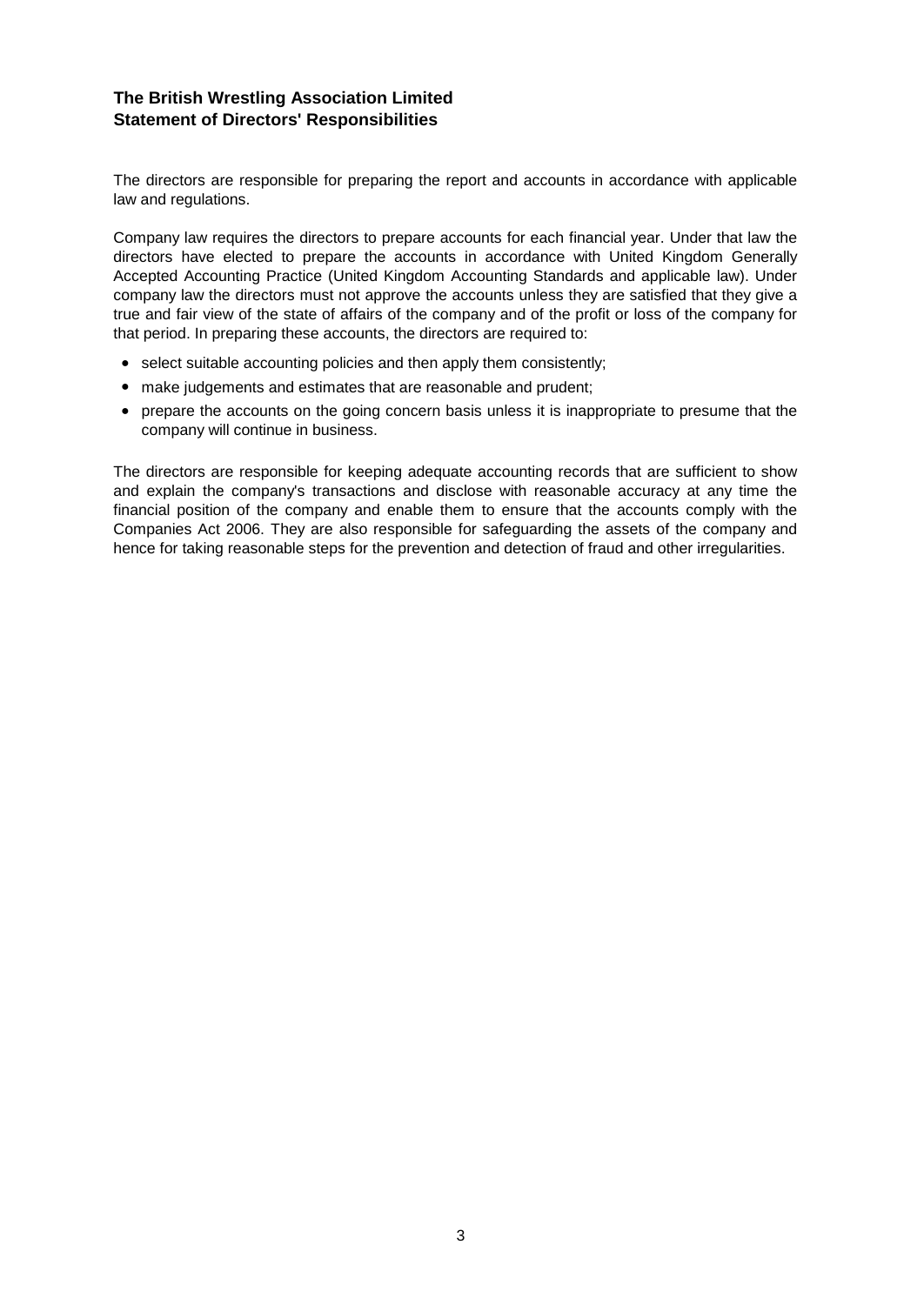### **The British Wrestling Association Limited Independent auditor's report to the member of The British Wrestling Association Limited**

#### **Opinion**

We have audited the accounts of The British Wrestling Association Limited for the year ended 31 March 2020 which comprise the Profit and Loss Account, the Balance Sheet and notes to the accounts, including a summary of significant accounting policies. The financial reporting framework that has been applied in their preparation is applicable law and United Kingdom Accounting Standards, including FRS 102 'The Financial Reporting Standard applicable in the UK and the Republic of Ireland' (United Kingdom Generally Accepted Accounting Practice).

This report is made solely to the company's members, as a body, in accordance with Chapter 3 of Part 16 of the Companies Act 2006. Our audit work has been undertaken so that we might state to the company's members those matters we are required to state to them in an auditor's report and for no other purpose. To the fullest extent permitted by law, we do not accept or assume responsibility to anyone other than the company and the company's members as a body, for our audit work, for this report, or for the opinions we have formed.

In our opinion the accounts:

- give a true and fair view of the state of the company's affairs as at 31 March 2020 and of its profit for the year then ended;
- have bee have been properly prepared in accordance with United Kingdom Generally Accepted Accounting Practice;
- have been prepared in accordance with the requirements of the Companies Act 2006.

### **Basis of opinion**

We conducted our audit in accordance with International Standards on Auditing (UK) (ISAs (UK)) and applicable law.Our **Basis of opinion**<br>We conducted our audit in accordance with International Standards on Auditing (UK) (ISAs (UK)) and applicable law. Our<br>responsibilities under those standards are further described in the Auditor's respon section of our report. We are independent of the company in accordance with the ethical requirements that are relevant responsibilities under those standards are further described in the Auditor's responsibilities for the audit of the accounts section of our report. We are independent of the company in accordance with the ethical requireme responsibilities in accordance with these requirements. We believe that the audit evidence we have obtained is sufficient and appropriate to provide a basis for our opinion.

#### **Conclusions relating to going concern**

We have nothing to report in respect of the following matters in relation to which the ISAs (UK) require us to report to you where:

- the directors' use of the going concern basis of accounting in the preparation of the accounts is not appropriate; or
- the directors have not disclosed in the accounts any identified material uncertainties that may cast significant doubt the directors have not disclosed in the accounts any identified material uncertainties that may cast significant doubt<br>about the company's ability to continue to adopt the going concern basis of accounting for a period of months from the date when the accounts are authorised for issue.

#### **Other information**

The other information comprises the information included in the report and accounts, other than the accounts and our auditor's report thereon. The directors are responsible for the other information. Our opinion on the accounts does not cover the other information and, except to the extent otherwise explicitly stated in our report, we do not express any form of assurance conclusion thereon. In connection with our audit of the accounts, our responsibility is to read the other information and, in doing so, consider whether the other information is materially inconsistent with the accounts or our knowledge obtained in the audit or otherwise appears to be materially misstated. If we identify such material inconsistencies or apparent material misstatements, we are required to determine whether there is a material misstatement in the accounts or a material misstatement of the other information. If, based on the work we have performed, we conclude that there is a material misstatement of this other information, we are required to report that fact.

We have nothing to report in this regard.

#### **Opinions on other matters prescribed by the Companies Act 2006**

In our opinion, based on the work undertaken in the course of the audit:

- **ppinions on other matters prescribed by the Companies Act 2006**<br>• our opinion, based on the work undertaken in the course of the audit:<br>● the information given in the directors' report for the financial year for which th with the accounts; and
- the directors' report has been prepared in accordance with applicable legal requirements.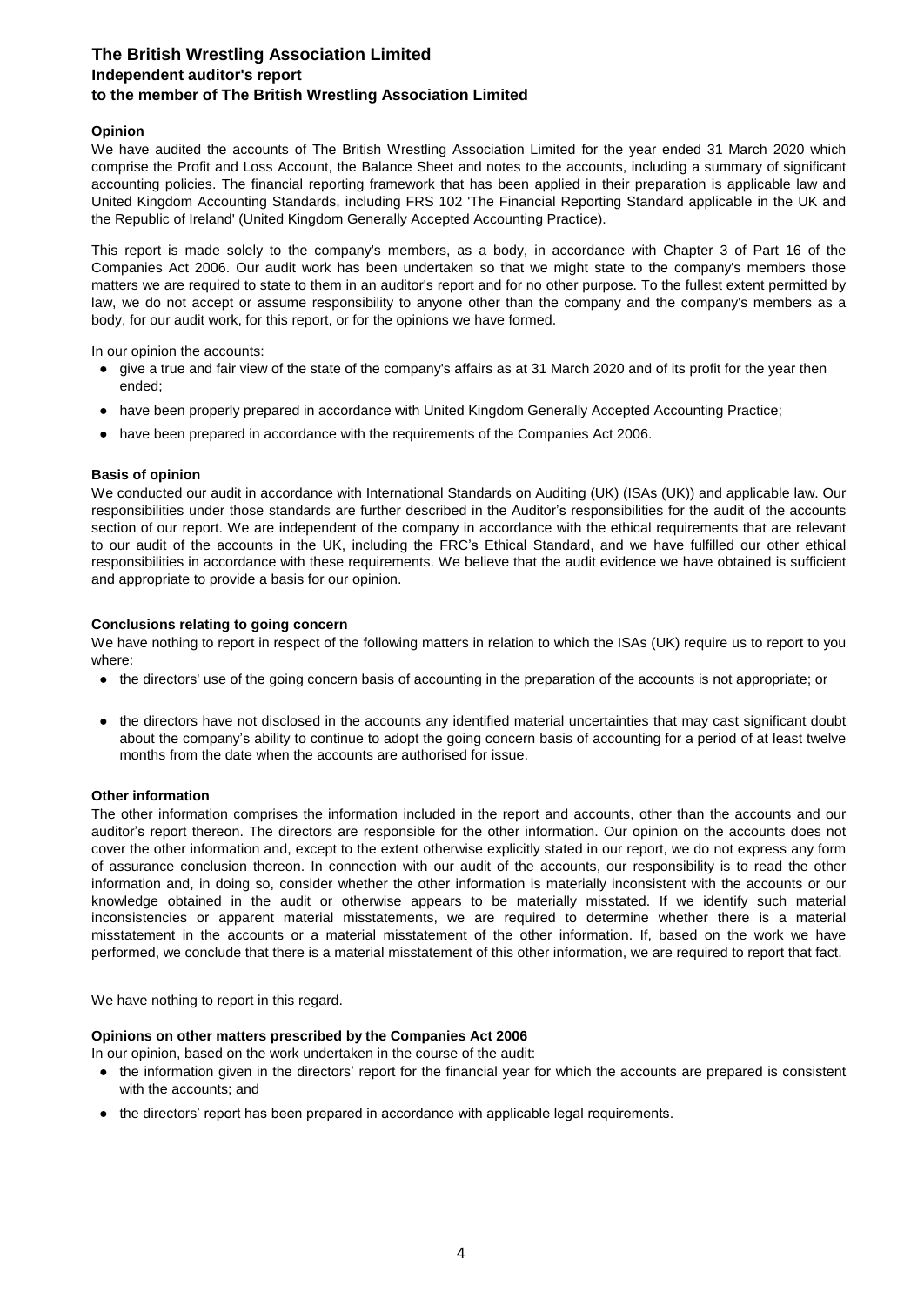### **The British Wrestling Association Limited Independent auditor's report to the member of The British Wrestling Association Limited**

#### **Matters on which we are required to report by exception**

In the light of the knowledge and understanding of the company and its environment obtained in the course of the audit, Matters on which we are required to report by exception<br>In the light of the knowledge and understanding of the company and its owe have not identified material misstatements in the directors' report.

We have nothing to report in respect of the following matters in relation to which the Companies Act 2006 requires us to report to you if, in our opinion:

- adequate accounting records have not been kept, or returns adequate for our audit have not been received from branches not visited by us; or
- the acco ● the accounts are not in agreement with the accounting records and returns; or
- the accounts are not in agreement with the accounting records and returns; or<br>● certain disclosures of directors' remuneration specified by law are not made; or
- we have not received all the information and explanations we require for our audit; or
- the directors were not entitled to prepare the accounts in accordance with the small companies regime and take advantage of the small companies' exemptions in preparing the directors' report and from the requirement to prepare a strategic report.

#### **Responsibilities of directors**

As explained more fully in the directors' responsibilities statement, the directors are responsible for the preparation of the accounts and for being satisfied that they give a true and fair view, and for such internal control as the directors determine is necessary to enable the preparation of accounts that are free from material misstatement, whether due to fraud or error.

In preparing the accounts, the directors are responsible for assessing the company's ability to continue as a going concern, disclosing, as applicable, matters related to going concern and using the going concern basis of accounting unless the directors either intend to liquidate the company orto cease operations, or have no realistic alternative but to do so.

#### **Auditorís responsibilities for the audit of the accounts**

Our objectives are to obtain reasonable assurance about whether the accounts as a whole are free from material Auditor's responsibilities for the audit of the accounts<br>Our objectives are to obtain reasonable assurance about whether the accounts as a whole are free from material<br>misstatement, whether due to fraud or error, and to is assurance is a high level of assurance, but is not a guarantee that an audit conducted in accordance with ISAs (UK) will always detect a material misstatement when it exists. Misstatements can arise from fraud or error and are considered material if, individually or in the aggregate, they could reasonably be expected to influence the economic decisions of users taken on the basis of these accounts. Materian in, individually of in the aggregate, they could reasonably be expected to inhactive the economic desistence of<br>users taken on the basis of these accounts.<br>A further description of our responsibilities for the aud

assite antitivation at we sacto of these assessme.<br>A further description of our responsibilities for the audit of the accounts is located on the Financial Re<br>website at www.frc.org.uk/auditorsresponsibilities. This descrip

Catherine Hall FCCA DChA (Senior Statutory Auditor) 46-50 Oldham Street for and on behalf of Slade and Cooper Limited Manchester Accountants and Statutory Auditors

\_\_\_\_\_\_\_\_\_\_\_\_ M4 1LE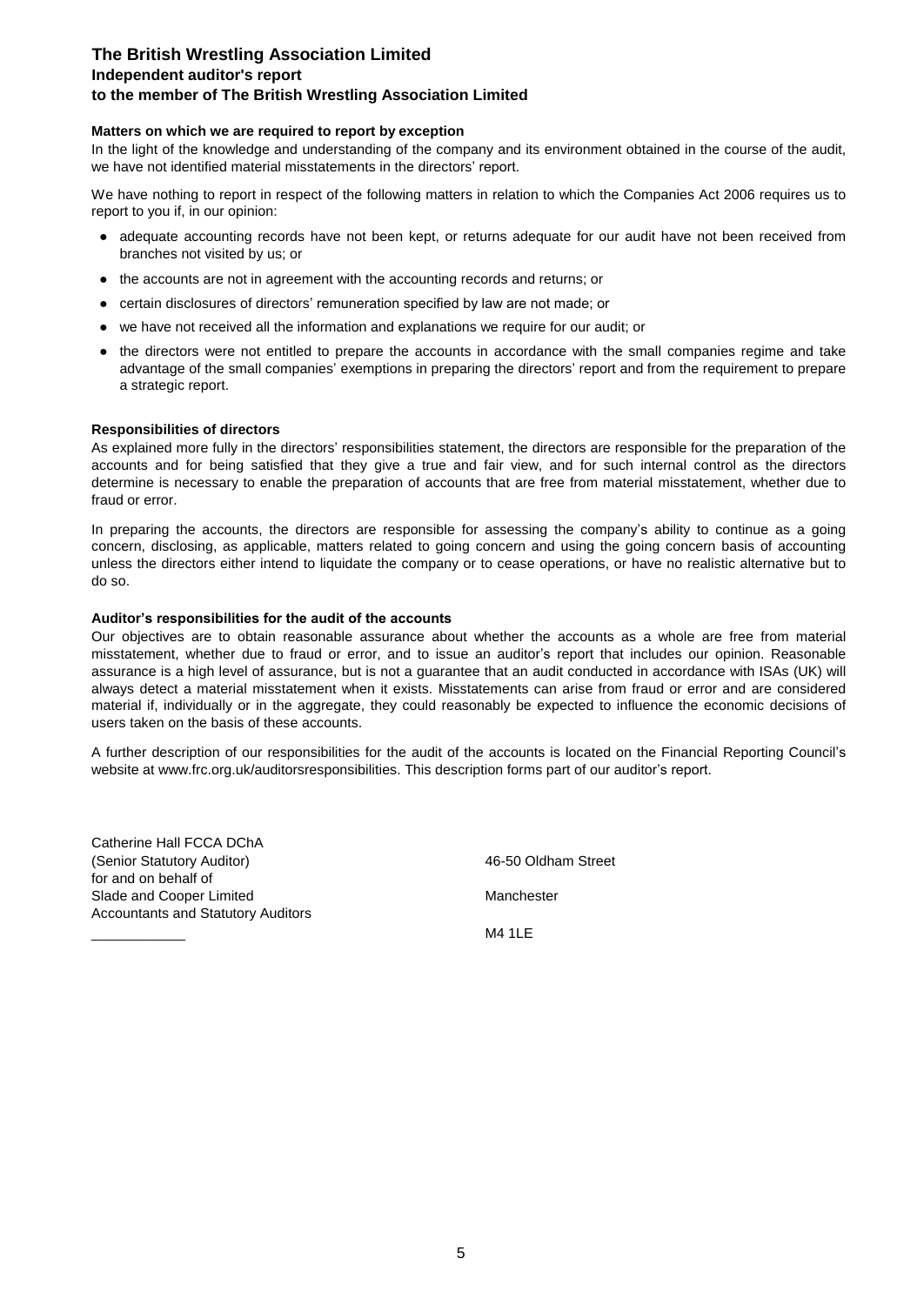## **The British Wrestling Association Limited Income and Expenditure Account for the year ended 31 March 2020**

| 2020<br>£  | 2019<br>£  |
|------------|------------|
| 406,638    | 370,622    |
| (384, 231) | (406, 267) |
| 22,407     | (35, 645)  |
| 22,407     | (35, 645)  |
|            | (21)       |
| 22,407     | (35,666)   |
|            |            |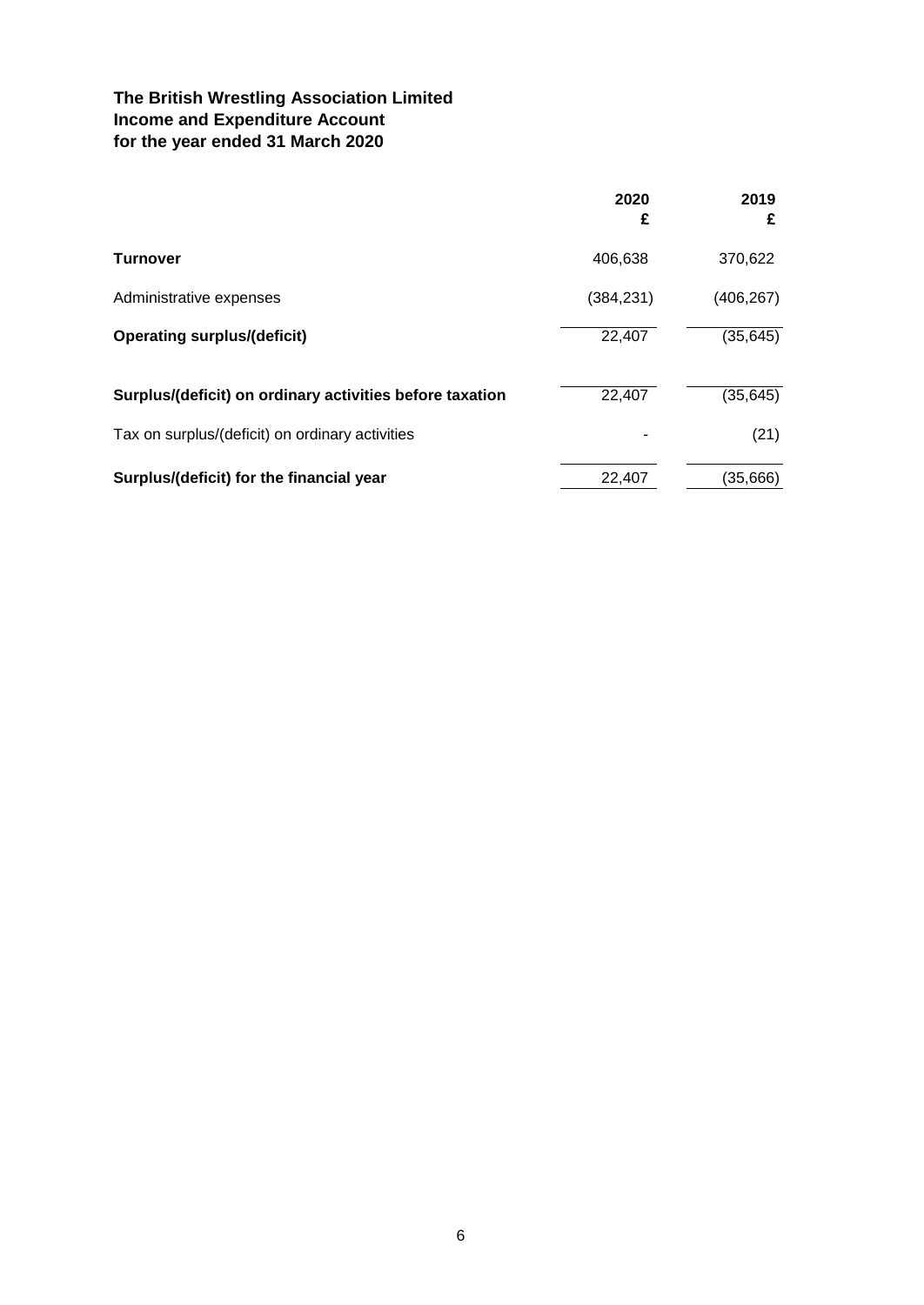## **The British Wrestling Association Limited Registered number:** 04190868 **Balance Sheet as at 31 March 2020**

|                                       | <b>Notes</b> |           | 2020<br>£ |          | 2019<br>£ |
|---------------------------------------|--------------|-----------|-----------|----------|-----------|
| <b>Fixed assets</b>                   |              |           |           |          |           |
| Tangible assets                       | 3            |           | 2,925     |          | 6,214     |
| <b>Current assets</b>                 |              |           |           |          |           |
| <b>Debtors</b>                        | 4            | 28,684    |           | 31,240   |           |
| Cash at bank and in hand              |              | 48,233    |           | 46,263   |           |
|                                       |              | 76,917    |           | 77,503   |           |
| <b>Creditors: amounts falling due</b> |              |           |           |          |           |
| within one year                       | 5            | (25, 774) |           | (52,056) |           |
| <b>Net current assets</b>             |              |           | 51,143    |          | 25,447    |
| <b>Net assets</b>                     |              |           | 54,068    |          | 31,661    |
| <b>Capital and reserves</b>           |              |           |           |          |           |
| Income and expenditure account        |              |           | 54,068    |          | 31,661    |
| <b>Reserves</b>                       |              |           | 54,068    |          | 31,661    |

The accounts have been prepared and delivered in accordance with the special provisions applicable to companies subject to the small companies regime.

Jeremy Lawson Director Approved by the board on  $\frac{19/09/2020}{\cdot}$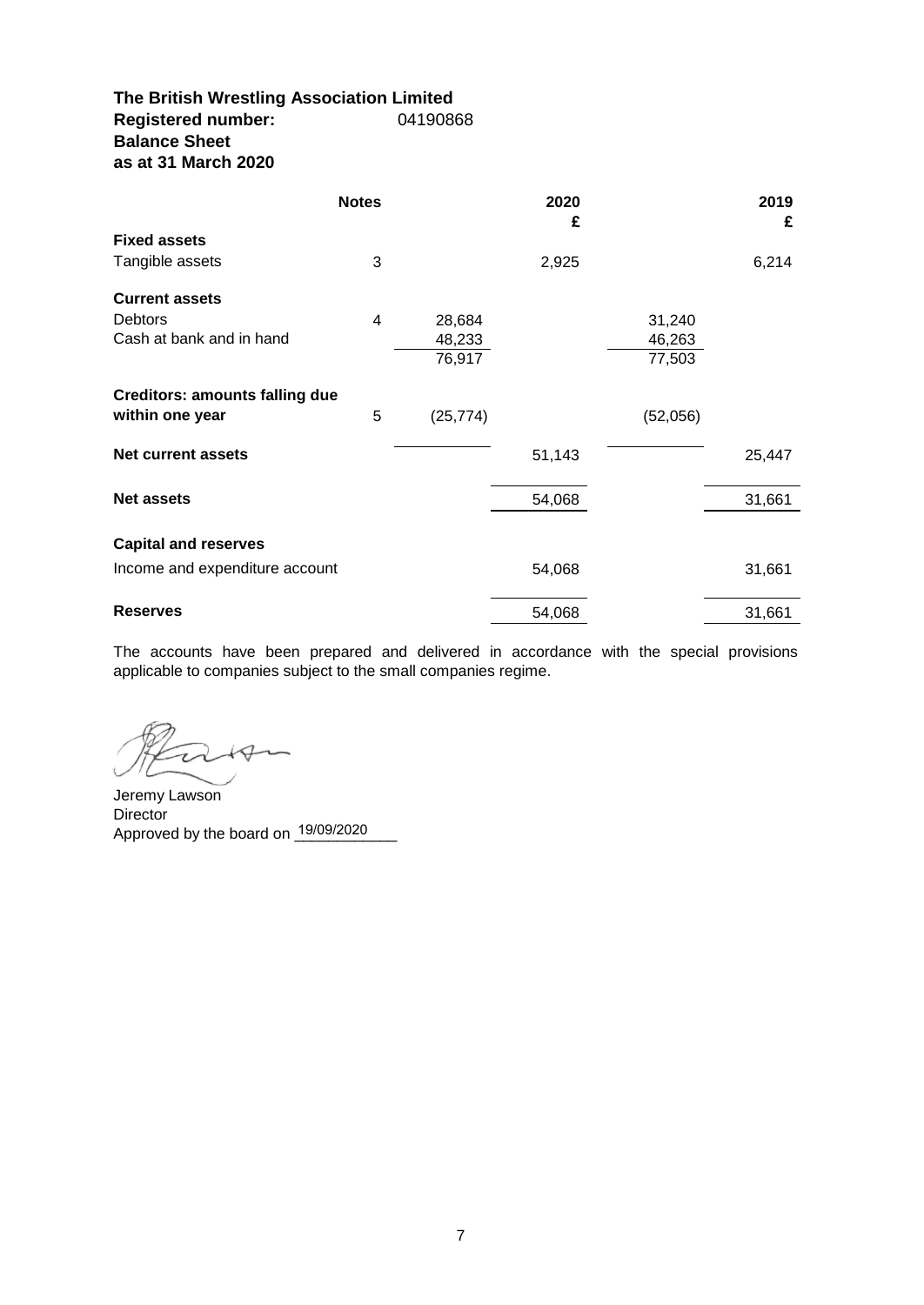## **The British Wrestling Association Limited Notes to the Accounts for the year ended 31 March 2020**

### **1 Accounting policies**

### **Basis of preparation**

The accounts have been prepared under the historical cost convention and in accordance with FRS 102, The Financial Reporting Standard applicable in the UK and Republic of Ireland (as applied to small entities by section 1A of the standard).

The British Wrestling Association constitutes a public benefit entity as defined by FRS102.

### **Turnover**

Turnover is measured at the fairvalue of the consideration received or receivable, net of discounts and value added taxes. Turnover includes revenue earned from the sale of goods and from the rendering of services. Turnover from the sale of goods is recognised when the significant risks and rewards of ownership of the goods have transferred to the buyer. Turnover from the rendering of services is recognised by reference to the stage of completion of the contract. The stage of completion of a contract is measured by comparing the costs incurred for work performed to date to the total estimated contract costs.

Grant income is included in turnover. It is accounted for under the performance model and is recognised when any grant conditions are met or when it is receivable, if there are no conditions.

### **Tangible fixed assets**

Tangible fixed assets are measured at cost less accumulative depreciation and any accumulative impairment losses. Depreciation is provided on all tangible fixed assets, other than freehold land, at rates calculated to write off the cost, less estimated residual value, of each asset evenly over its expected useful life, as follows:

| Computers                               | over 4 years |
|-----------------------------------------|--------------|
| Fixtures, fittings, tools and equipment | over 4 years |

#### **Debtors**

Short term debtors are measured at transaction price (which is usually the invoice price), less any impairment losses for bad and doubtful debts. Loans and other financial assets are initially recognised at transaction price including any transaction costs and subsequently measured at amortised cost determined using the effective interest method, less any impairment losses for bad and doubtful debts.

#### **Creditors**

Short term creditors are measured at transaction price (which is usually the invoice price). Loans and other financial liabilities are initially recognised at transaction price net of any transaction costs and subsequently measured at amortised cost determined using the effective interest method.

### **Taxation**

A current tax liability is recognised for the tax payable on the taxable profit of the current and past periods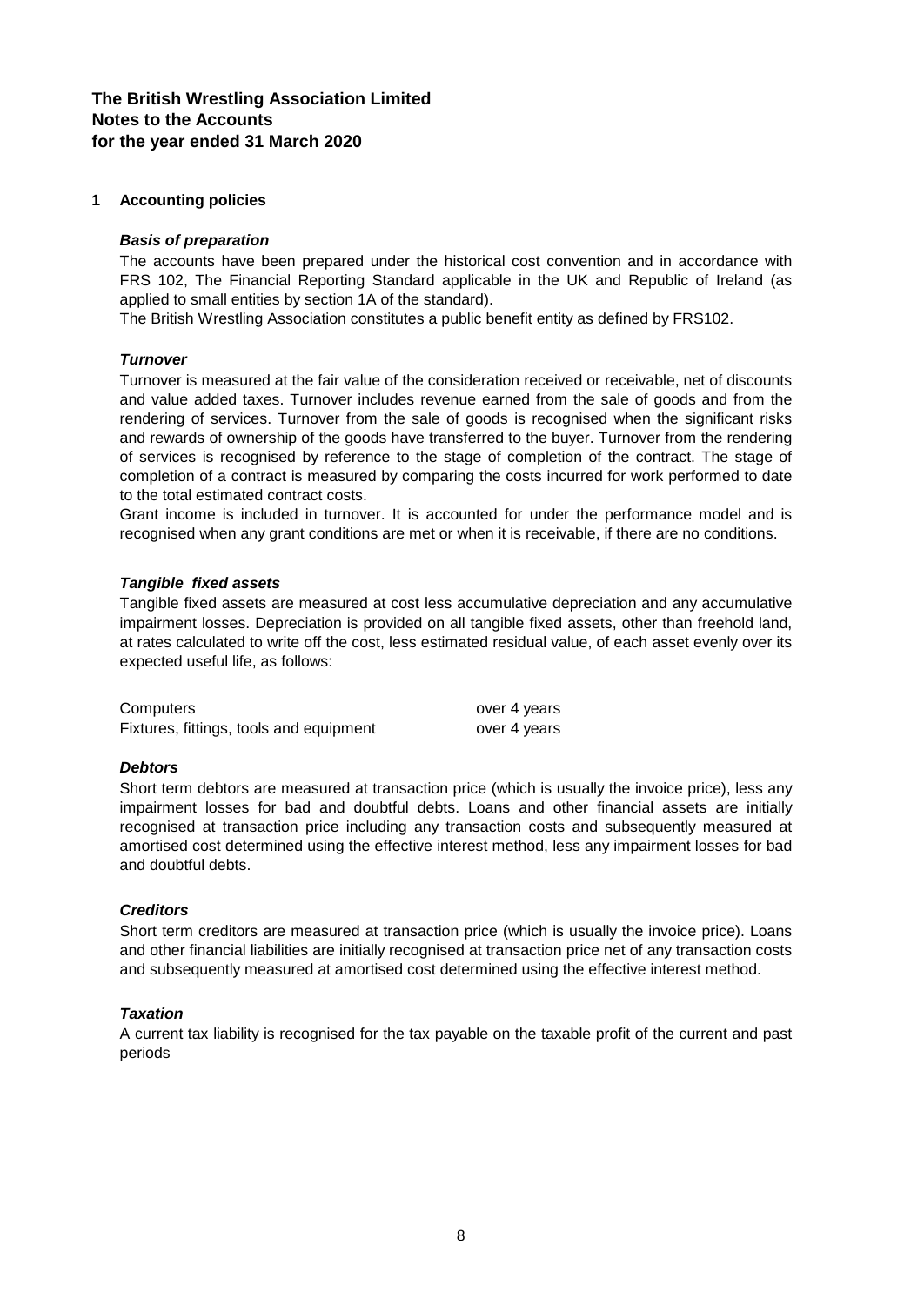## **The British Wrestling Association Limited Notes to the Accounts for the year ended 31 March 2020**

### **Foreign currency translation**

Transactions in foreign currencies are initially recognised at the rate of exchange ruling at the date of the transaction. At the end of each reporting period foreign currency monetary items are translated at the closing rate of exchange. Non-monetary items that are measured at historical cost are translated at the rate ruling at the date of the transaction. All differences are charged to profit or loss.

| 2 | Employees                                         | 2020<br><b>Number</b> | 2019<br><b>Number</b> |  |
|---|---------------------------------------------------|-----------------------|-----------------------|--|
|   | Average number of persons employed by the company |                       |                       |  |

### **3 Tangible fixed assets**

|                     | <b>Fixtures</b> | <b>Computer</b>  |              |
|---------------------|-----------------|------------------|--------------|
|                     | and Fittings    | <b>Equipment</b> | <b>Total</b> |
|                     | £               | £                | £            |
| Cost                |                 |                  |              |
| At 1 April 2019     | 42,699          | 1,203            | 43,902       |
| Additions           |                 | 2,198            | 2,198        |
| At 31 March 2020    | 42,699          | 3,401            | 46,100       |
| <b>Depreciation</b> |                 |                  |              |
| At 1 April 2019     | 37,552          | 136              | 37,688       |
| Charge for the year | 4,637           | 850              | 5,487        |
| At 31 March 2020    | 42,189          | 986              | 43,175       |
| Net book value      |                 |                  |              |
| At 31 March 2020    | 510             | 2,415            | 2,925        |
| At 31 March 2019    | 5,147           | 1,067            | 6,214        |

The British Wrestling Association holds the lease to 2106 for the Academy in Salford. The lease was transferred by the English Olympic Wrestling Association in 2001 at no cost to The British Wrestling Association. It therefore has no historic cost for recognition on the Balance Sheet.

| 4<br><b>Debtors</b> | 2020<br>£ | 2019<br>£ |
|---------------------|-----------|-----------|
| Trade debtors       | 11,284    | 7,983     |
| Other debtors       | 17,400    | 23,257    |
|                     | 28,684    | 31,240    |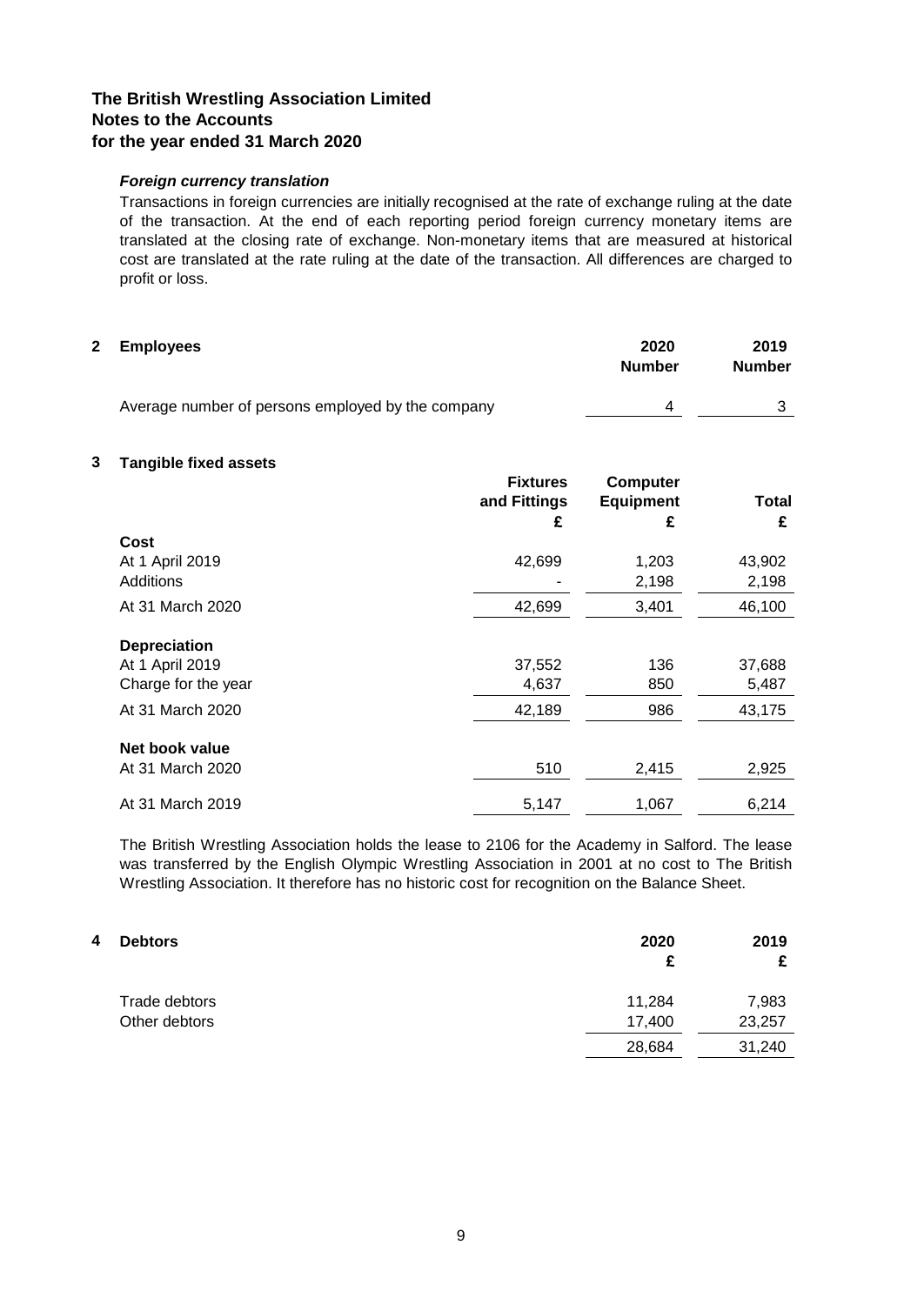## **The British Wrestling Association Limited Notes to the Accounts for the year ended 31 March 2020**

| 5. | Creditors: amounts falling due within one year | 2020<br>£ | 2019<br>£ |  |
|----|------------------------------------------------|-----------|-----------|--|
|    | Trade creditors                                | 8.489     | 27,608    |  |
|    | Corporation tax                                | 22        | 21        |  |
|    | Other creditors                                | 17,263    | 24,427    |  |
|    |                                                | 25,774    | 52,056    |  |

## **6 Directors Remuneration**

Disclosing the remuneration of directors (except for members of the senior management team, i.e. Jeremy Lawson was paid <sup>a</sup> total of £21,617 in the year (2019: £20,000). the CE, that are Ex-Officio directors), the following disclosures apply:

## **7 Other information**

41 Great Clowes Street **Salford** Manchester M7 1RQ Company registration number 04190868 The British Wrestling Association Limited is a private company limited by guarantee and incorporated in England. Its registered office is: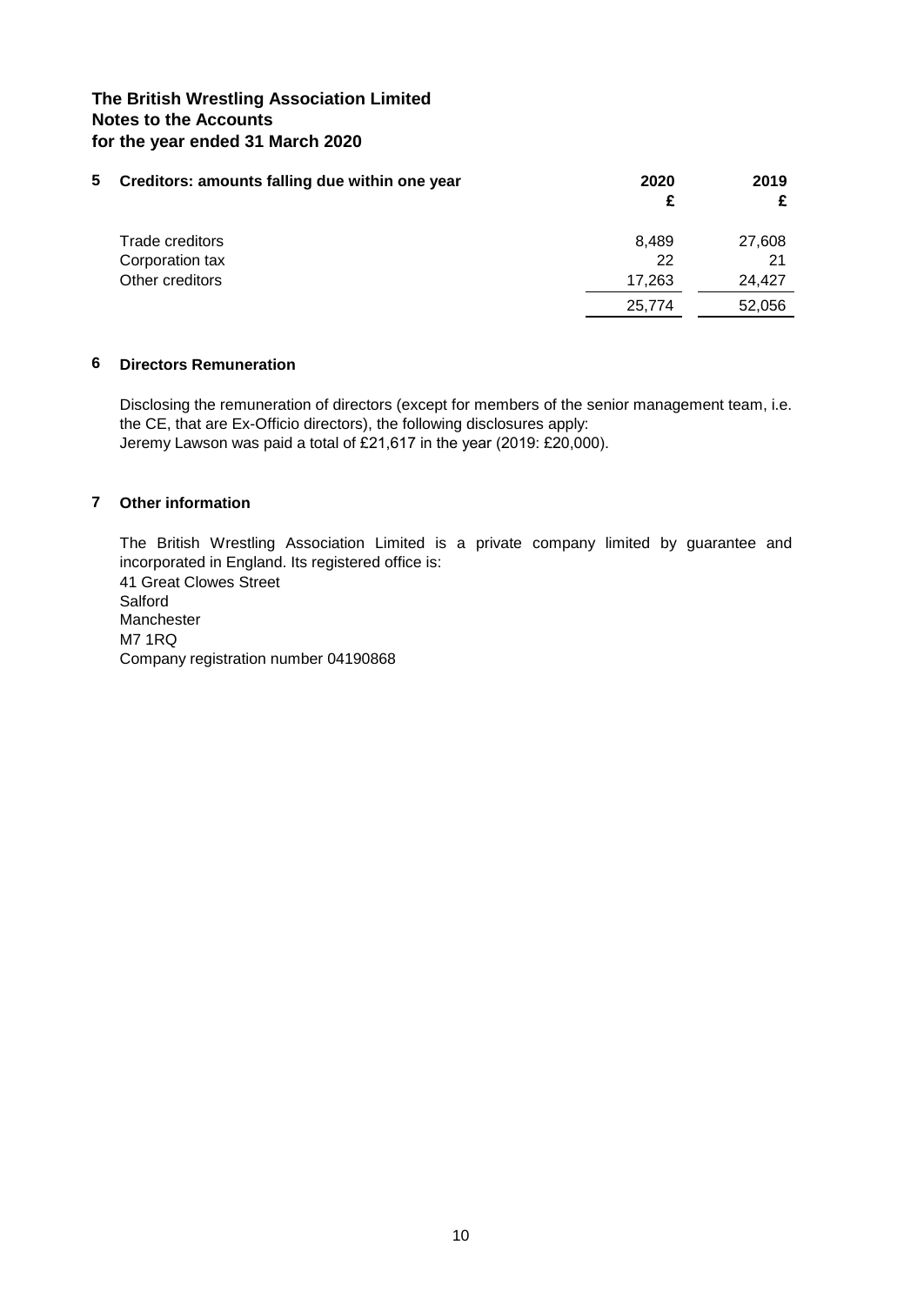## **The British Wrestling Association Limited Detailed income and expenditure account for the year ended 31 March 2020**

This schedule does not form part of the statutory accounts

|                                    | 2020<br>£  | 2019<br>£  |
|------------------------------------|------------|------------|
| <b>Sales</b>                       | 406,638    | 370,622    |
| Administrative expenses            | (384, 231) | (406, 267) |
| <b>Operating Surplus/(deficit)</b> | 22,407     | (35, 645)  |
| Surplus/(deficit) before tax       | 22,407     | (35, 645)  |